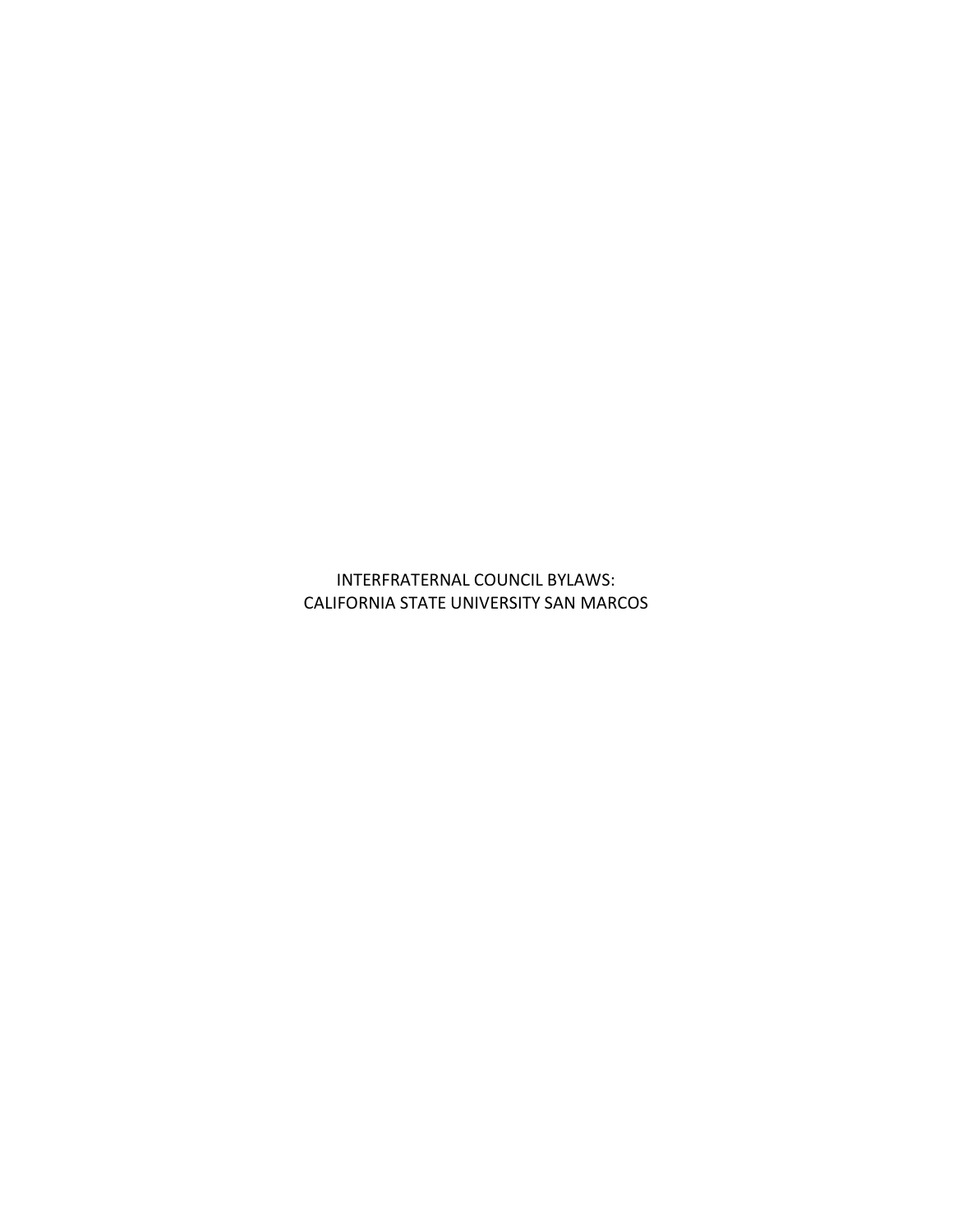# **Table of Contents**

|                                                        | Article I. Authority of                                       |  |
|--------------------------------------------------------|---------------------------------------------------------------|--|
|                                                        |                                                               |  |
| Article II. Executive Council Eligibility and Election |                                                               |  |
|                                                        |                                                               |  |
| <b>Section II.01</b>                                   |                                                               |  |
| <b>Section II.02</b>                                   | Qualifications of Interfraternity Council Executive Members 2 |  |
| <b>Section II.03</b>                                   |                                                               |  |
| <b>Section II.04</b>                                   |                                                               |  |
| <b>Section II.05</b>                                   |                                                               |  |
|                                                        |                                                               |  |
|                                                        | Article III. Charges of Executive Council                     |  |
|                                                        |                                                               |  |
|                                                        |                                                               |  |
|                                                        |                                                               |  |
|                                                        |                                                               |  |
|                                                        |                                                               |  |
|                                                        |                                                               |  |
|                                                        |                                                               |  |
|                                                        | Article IV. Charges of the Interfraternity Council            |  |
|                                                        |                                                               |  |
|                                                        |                                                               |  |
|                                                        |                                                               |  |
| <b>Committees</b><br>Article V.                        |                                                               |  |
|                                                        |                                                               |  |
|                                                        |                                                               |  |
|                                                        |                                                               |  |
| <b>Section V.04</b>                                    |                                                               |  |
| <b>Section V.05</b>                                    |                                                               |  |
|                                                        | Article VI. Financial                                         |  |
|                                                        |                                                               |  |
|                                                        |                                                               |  |
|                                                        | Article VII. Public Relation                                  |  |
|                                                        |                                                               |  |
|                                                        | Article VIII. Membership                                      |  |
|                                                        | Policy                                                        |  |
|                                                        |                                                               |  |
|                                                        |                                                               |  |
|                                                        |                                                               |  |
|                                                        |                                                               |  |
|                                                        |                                                               |  |
|                                                        | Article IX. Expansion                                         |  |
|                                                        |                                                               |  |
|                                                        |                                                               |  |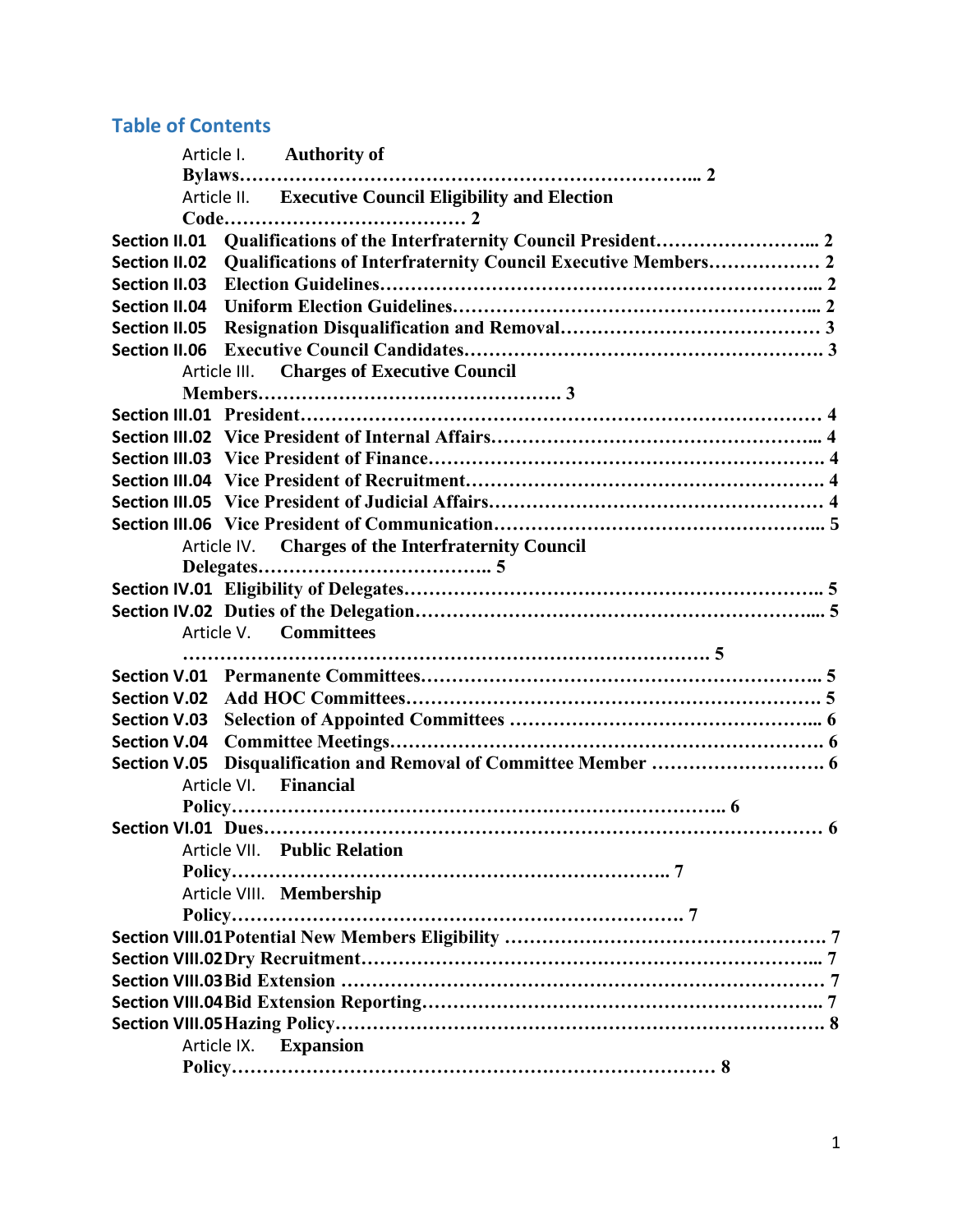| Article X. Risk Management and Conduct |  |
|----------------------------------------|--|
|                                        |  |
|                                        |  |
|                                        |  |
| Article XI. Judicial                   |  |
|                                        |  |
|                                        |  |
|                                        |  |
|                                        |  |
| Article XII. Member                    |  |
|                                        |  |
|                                        |  |
|                                        |  |
| 10                                     |  |
|                                        |  |
| Article I. Authority of Bylaws         |  |

**Section I.01** The California State University San Marcos Interfraternity Council bylaws and amendments are the governing laws and regulations of the California State University San Marcos Interfraternity Council and its member organizations. These bylaws and amendments are afforded their power by the Interfraternity Council Constitution.

# Article II. **Executive Council Eligibility and Election Code**

# **Section II.01 Qualifications of the Interfraternity Council President are as Follows;**

- (a) Must have a cumulative GPA of a 2.5 and maintain such throughout his term,
- (b) He shall have served a full term in one of the following positions:
	- (i) Executive Council member,
	- (ii) Fraternity President,
	- (iii) Interfraternity Council Delegate
- (c) He shall not be the current president of his own fraternity,
- (d) He shall be available for one full term of office as defined in Article 5 section D of the Interfraternity Council Constitution; and attend all IFC executive council meetings,
- (e) He shall be in good standing with his own fraternity and California State University San **Marcos**
- (f) He shall maintain and continuously update a binder of all current IFC executive council dealings and committees,
- (g) He shall serve as a positive representation of Greek life on and off campus.

# **Section II.02 Qualification of the Interfraternity Council Executive Members are**

- (a) He must have a cumulative GPA of a 2.5 and maintain such throughout his term
- (b) He shall be available for 1 full term of office as defined in Article 5 Section D of the Interfraternity Council Constitution.
- (c) He shall be in good standing with his own fraternity
- (d) He shall maintain and continuously update a notebook of all current interfraternity executive council dealings and committees.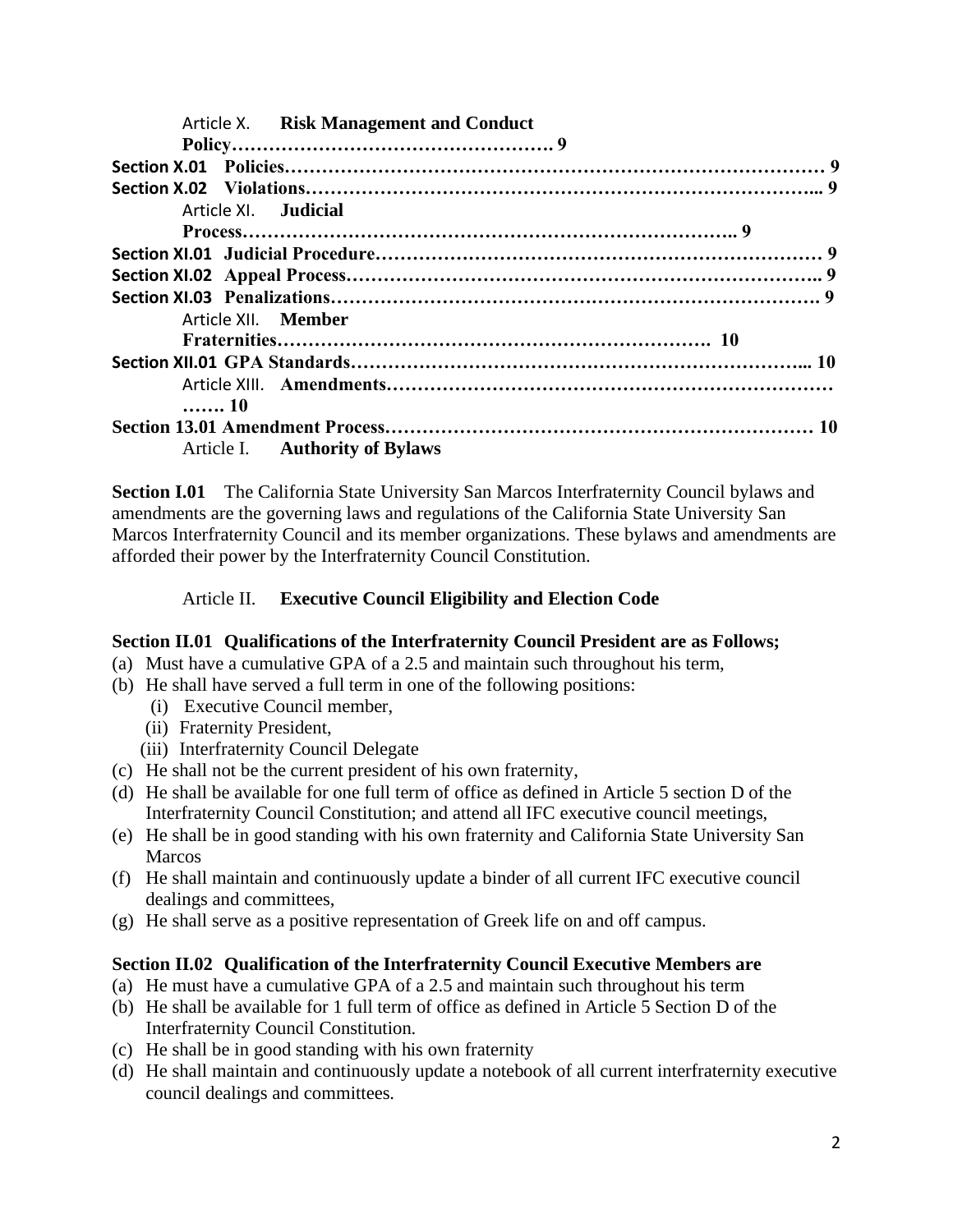(e) He shall serve as a positive representation of Greek life on and off campus

# **Section II.03 Election Guidelines**

- (a) Elections are to be held on the second to last general meeting of the Interfraternity Council term as defined in Article 5 section D of the Interfraternity Council Constitution.
- (b) Election time and place are to be determined by the Interfraternity Council President

#### **Section II.04 Uniform Election Guidelines**

- (a) Election meetings are to be conducted by the president
- (b) In order for elections to proceed the Interfraternity Council must meet quorum, defined as  $2/3<sup>rd</sup>$  of Interfraternity Council member organization representatives.
- (c) Each Chapter that is currently in good standing with the Interfraternity Council at the time of voting will be permitted one (1) vote
- (d) Each candidate will be awarded a 5-minute speech outlining his qualifications and ambitions for office
- (e) After the completion of all speeches for the vacant, or soon to be vacant Executive Board position there will be a maximum of six (6) minutes of deliberation for each candidate outlining their pros and cons
- (f) After the deliberation of each candidate is complete, in accordance with these regulations, the assigned representative member of each eligible member fraternity will cast an anonymous vote
- (g) A position is to be awarded to the candidate that receives a majority vote of at least twothirds  $(2/3)$ 
	- (i) In the event of no candidate receiving a majority the candidate with the lowest number of votes will be eliminated
	- (ii) Procedure will then continue from Section 2.04e until a majority vote is received,
	- (iii) If only two candidates are being voted on and there is a tie then the current Interfraternity President will cast the deciding vote

#### **Section II.05 Resignation, Disqualification and Removal**

- (a) All IFC Executive board members will be disqualified if;
	- (i) Their cumulative GPA is below a 2.5
	- (ii) They hold a conflicting position within their own fraternity
	- (iii) They are not in good standing with their own fraternity or the university
- (b) Removal from office procedure and dealings
	- (i) In order for an Interfraternity Council Executive board member to be removed from office they must undergo a formal investigation and be brought in front of the IFC Judicial Board
	- (ii) The investigation is to follow the procedure outlined in Article XI of the Interfraternity Council Bylaws
- (c) If the seat of the IFC President were to become vacant the following procedure will take place:
	- (i) The Executive Vice President will take the position of Interim president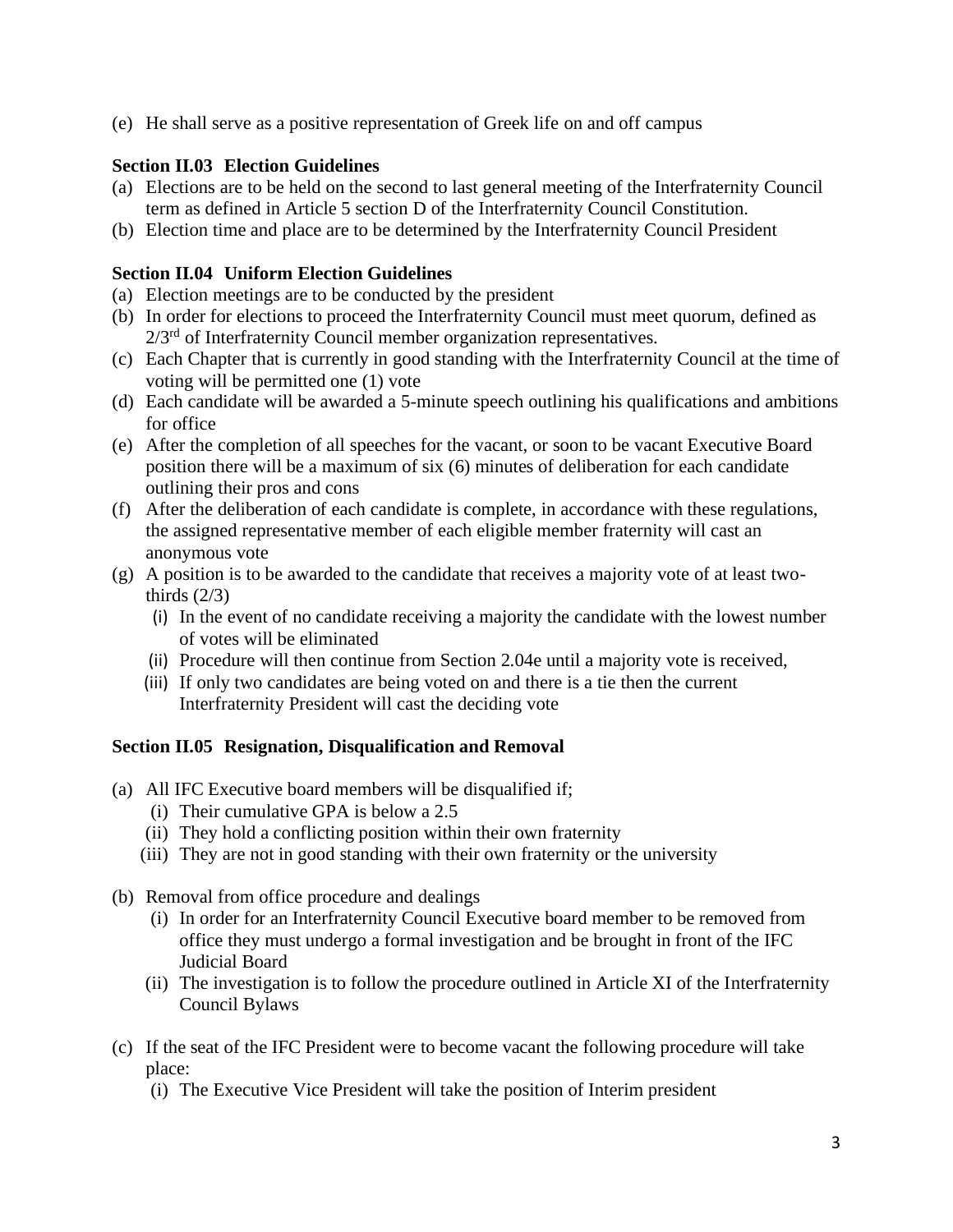(ii) An election is to be held within 4 weeks of the vacancy

#### **Section II.06 Executive Council Candidates are to be**

(i) those that meet the requirements of an Executive Council member as is stated in Article II Section 2.01 – 2.02 of the California State University San Marcos Interfraternity Council Bylaws.

#### Article III. **Charges of Executive Council Members**

#### **Section III.01 The President Shall;**

- (a) Act as President and CEO of the Executive Council of IFC,
- (b) Act as liaison between the Interfraternity Council, Greek Leadership Council, Multicultural Greek Council and the National Panhellenic Council,
- (c) Participate in all trainings relevant to the Interfraternity Council such as, but not limited to: IFC Executive Council trainings, IFC retreats, officer transition workshops, etc.,
- (d) Call and preside on all meetings of the IFC Executive Council,
- (e) **Attend Greek Leadership Council meetings**
- (f) Meet with the Interfraternity council advisor as needed
- (g) Perform all other duties pertaining to the office
- (h) Can not have more than 2 unexcused and 1 excused absence for IFC meetings.
	- (i) If the member has more than 2 unexcused absences they will be up for reelection (impeachment).
	- (ii) Examples of excused absences (personal emergencies, doctor appointments)

#### **Section III.02 The Vice President Internal Affairs Shall;**

- (a) Serve as a member of the Interfraternity Council Executive Board,
- (b) Serve as a direct aid to the Interfraternity Council President,
- (c) Serve as interim Interfraternity Council President, should the current President be absent or no longer able to serve in this capacity,
- (d) Serve as chair to the Greek Week Committee,
- (e) Coordinate all philanthropic events in regards to IFC as a whole,
- (f) Respond to the needs of member fraternity through programs and outreach (i) At least one program annually (ex. Movember).
- (g) Complete applicable award applications for the North-American Interfraternity Council (NIC)
- (h) Meet with Interfraternity Council Advisor as needed
- (i) Can not have more than 2 unexcused and 1 excused absence for IFC meetings.
	- (i) If the member has more than 2 unexcused absences they will be up for reelection (impeachment).
	- (ii) Examples of excused absences (personal emergencies, doctor appointments)

# **Section III.03 The Vice President of Finance Shall;**

- (a) Serve as a member of the Interfraternity Council Executive Board,
- (b) Handle all financial matters of the Interfraternity Council,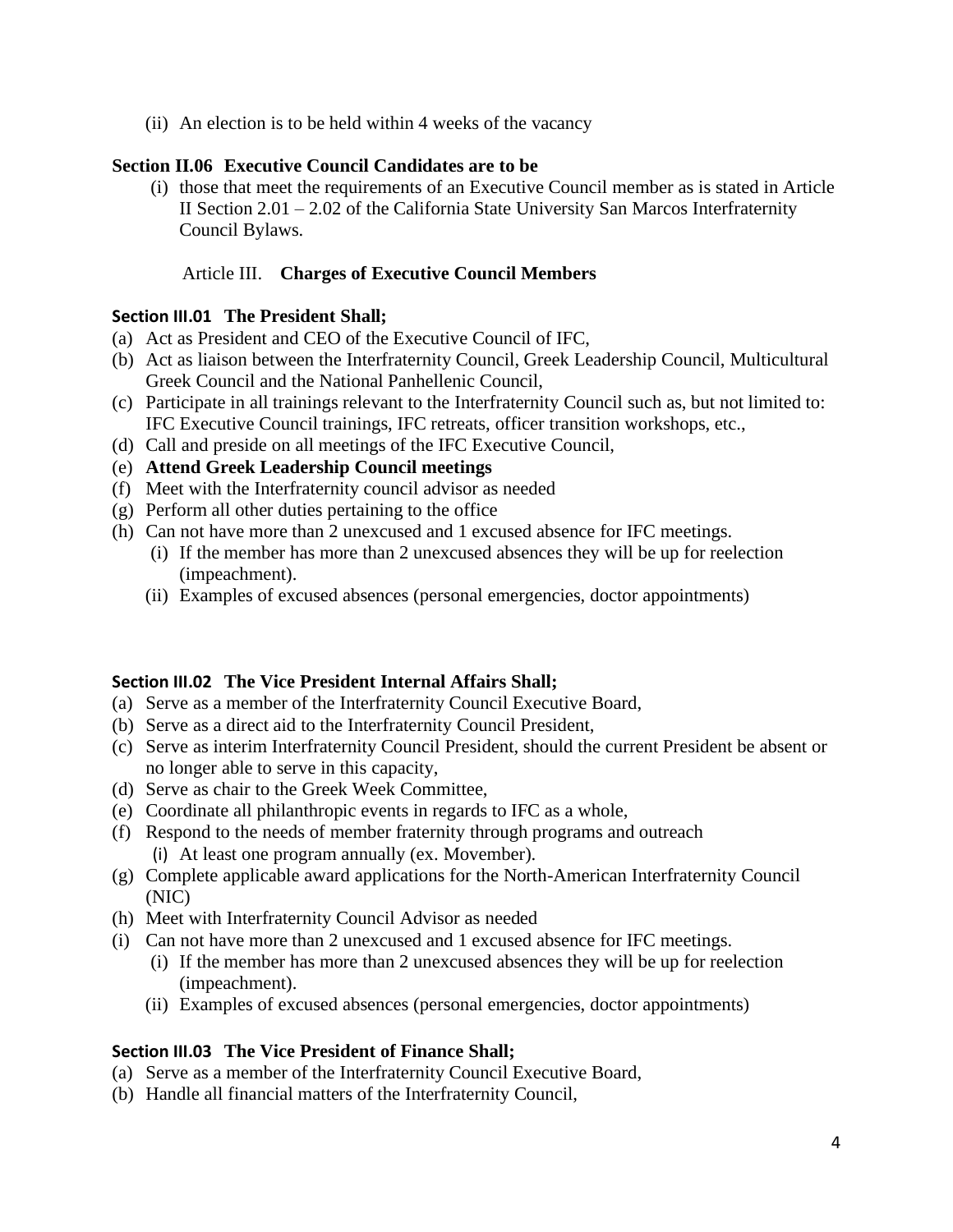- (c) Issue and record all reimbursements,
- (d) Prepare an annual budget for approval by the delegates for the duration of their term,
- (e) Maintain an accurate record of all transactions and accounts,
- (f) Give monthly updates on the finances of the Interfraternity Council,
- (g) Pay all debts and bills incurred by the Council in a timely and appropriate manner,
- (h) Apply for available scholarships and grants on behalf of the Interfraternity Council,
- (i) Meet with Interfraternity Council advisor as needed,
- (j) Coordinate all fundraising events in regards to IFC as a whole,
- (k) Perform all other duties pertaining to the office.
- (l) Can not have more than 2 unexcused and 1 excused absence for IFC meetings.
	- (i) If the member has more than 2 unexcused absences they will be up for reelection (impeachment).
	- (ii) Examples of excused absences (personal emergencies, doctor appointments)

#### **Section III.04 The Vice President of Recruitment Shall;**

- (a) Serve as a member of the Interfraternity Council Executive Board,
- (b) Coordinate and administer all community wide recruitment programs including but not limited to IFC Kickoff,
- (c) Serve as chair of the Recruitment Committee,
- (d) Work in conjunction with the GLC, NPC and MGC Vice President of Recruitment to plan joint recruitment events,
- (e) **Work on all recruitment promotion and publicity,**
- (f) Work with the Judicial committee on enforcing all recruitment rules and policies outlined in Article VIII Section 8.01-8.05 of the Interfraternity Council Bylaws
- (g) Can not have more than 2 unexcused and 1 excused absence for IFC meetings.
	- (i) If the member has more than 2 unexcused absences they will be up for reelection (impeachment).
	- (ii) Examples of excused absences (personal emergencies, doctor appointments)

# **Section III.05 The Vice President of Judicial Affairs Shall;**

- (a) Serve as a member of the Interfraternity Council Executive Board,
- (b) Interpret the Interfraternity Council Constitution and Bylaws,
- (c) Propose relevant amendments to the Interfraternity Council Bylaws,
- (d) Assume the role of parliamentarian and be versed in parliamentary procedure,
- (e) Serve as Chief Justice of the Interfraternity Council Judicial Board,
- (f) Meet with the Interfraternity Council advisor as needed,
- (g) Ensure all member organizations operate in accordance with the Interfraternity Council Bylaws and Constitution,
- (h) Perform all other duties pertaining to the office.
- (i) Can not have more than 2 unexcused and 1 excused absence for IFC meetings.
	- (i) If the member has more than 2 unexcused absences they will be up for reelection (impeachment).
	- (ii) Examples of excused absences (personal emergencies, doctor appointments)

# **Section III.06 The Vice President of Communications Shall;**

(a) Serve as a member of the Interfraternity Council Executive Board,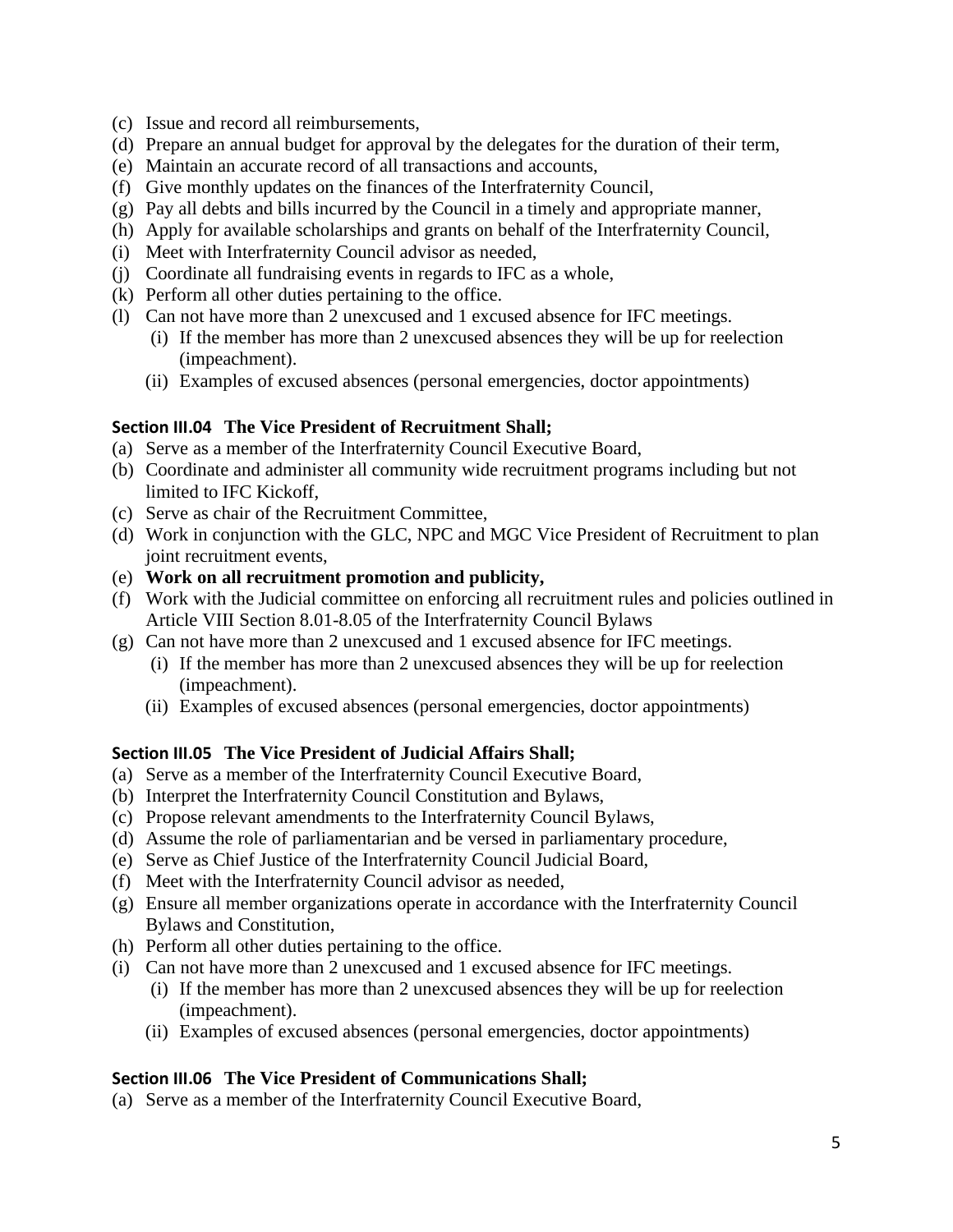- (b) Record all minutes and attendance of Interfraternity Council meetings and provide each chapter/colony a copy,
- (c) Keep, organize and maintain all Interfraternity documents,
- (d) Maintain the Fraternity & Sorority Community Calendar with input from the Interfraternity Council Delegates,
- (e) Coordinate public relations and marketing distribution for the Interfraternity Council executive council members through print, publication, and social media,
- (f) Meet with the Interfraternity Council Advisor as needed,
- (g) Perform all other duties pertaining to the office.
- (h) Can not have more than 2 unexcused and 1 excused absence for IFC meetings.
	- (i) If the member has more than 2 unexcused absences they will be up for reelection (impeachment).
	- (ii) Examples of excused absences (personal emergencies, doctor appointments)

#### Article IV. **Charges of IFC Delegates**

#### **Section IV.01 Delegates must be**:

- (a) In good standing with his fraternity and California State University San Marcos.
- (b) An active member of his fraternity.
- (c) For each meeting missed after their first absence there will be a fee of \$5 charged to their chapter.

#### **Section IV.02 The Duties of the Delegation shall be**:

- (a) To attend any meeting of the IFC including all regular, special and committee meetings,
- (b) To attend the required trainings and retreats of the IFC,
- (c) To serve as representative of the fraternity from which they were elected and offer constructive criticism to the IFC, its government and all of its activities
- (d) To provide communication between the IFC and their respected fraternity including deadlines and updates,
- (e) To assist in any review of the IFC Bylaws and Constitution

#### Article V. **Committees**

#### **Section V.01 Permanente Committees**

- (a) Judicial Board
	- (i) The judicial board is to consist of the all members of the Interfraternity Council executive council and the Interfraternity Council advisor
	- (ii) The Vice President of Judicial Affairs is the serving chief justice
	- (iii) The judicial board will handle all disputes and/or violations of the California State University San Marcos Interfraternity Constitution and Bylaws
	- (iv) Will follow all procedures outlined in Article XI of the Interfraternity Council Bylaws

#### **Section V.02 ADD HOC Committee**

(a) Recruitment Committee: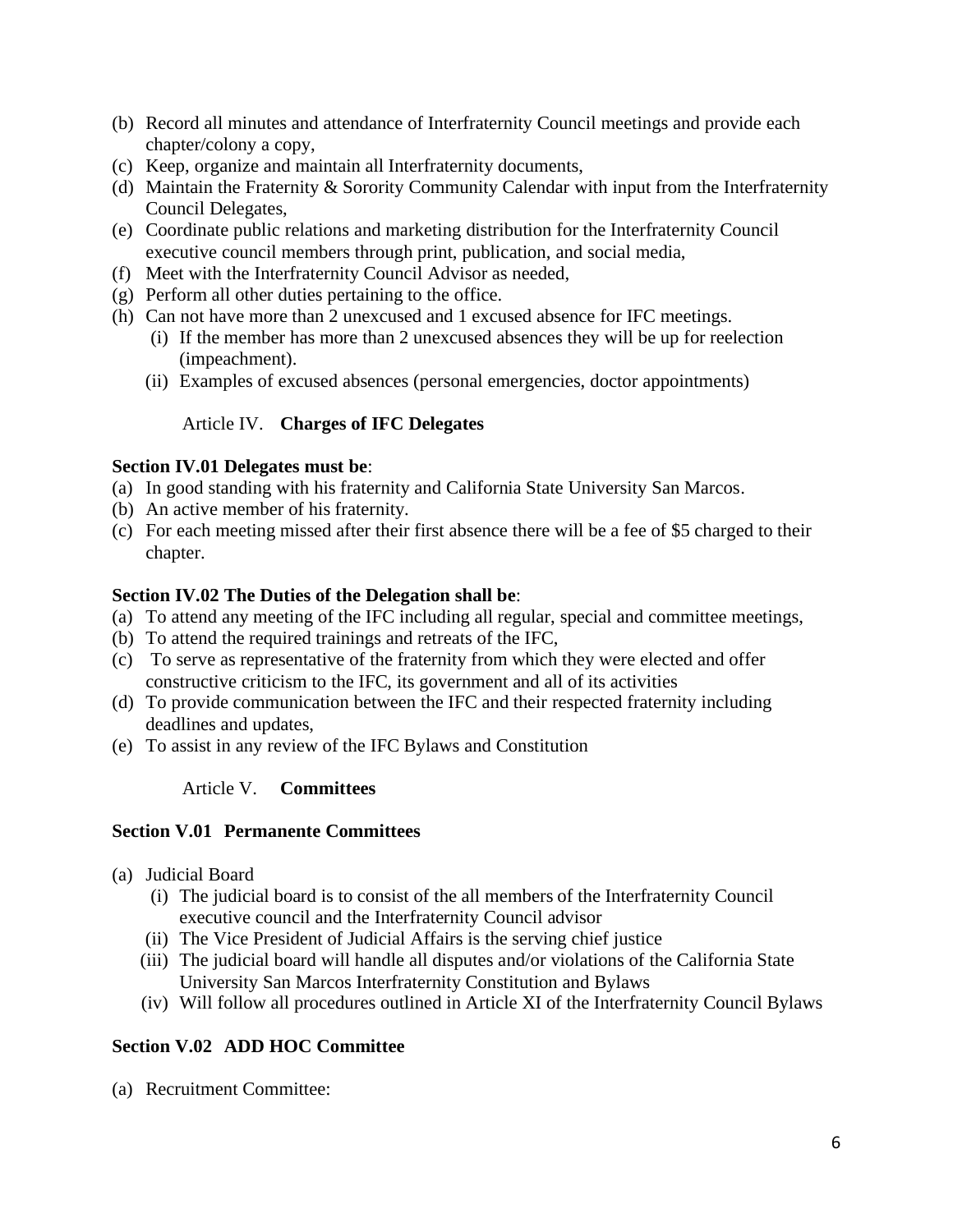- (i) Shall be chaired by the Vice President of Men's Recruitment
- (ii) Shall be comprised of the recruitment chair from each member fraternity, and the IFC advisor
	- 1) The duties of the Recruitment Committee are as follows;
		- a) Plan and execute community wide recruitment events,
		- b) Facilitate cross organization cooperation in community wide recruitment events,
		- c) Ensure all member fraternities are abiding by the recruitment rules outlined in Article VIII Section 8.01-8.05 of the Interfraternity Council Bylaws
- (b) Recruitment Event Committee:
	- (i) Shall be chaired by the Vice President of Men's Recruitment
	- (ii) Shall be comprised of the VP of Men's Recruitment, President, and VP Judicial
	- (iii) The duties of the Recruitment Event Committee are as follows:
		- 1) Attend at minimum one recruitment event per fraternity
		- 2) Screen all recruitment material (i.e. videos, flyers, shirts, themes, logos) to ensure appropriate content and maintain positive IFC image
- (c) Greek Week Committee
	- (i) Shall be chaired by the Vice President of Internal Affairs
	- (ii) Shall be comprised of one (1) representative of each member fraternity
		- 1) The duties of the Greek Week Committee are as follows;
		- a) Assist MGC, NPC and GLC in planning Greek Week events,
		- b) Work cohesively with the whole Greek Community,
		- c) Meet with Interfraternity advisor as needed,

#### **Section V.03 Selection of Appointed Committees**

- (a) Committee members must consist of 1 member from each member organization
- (b) Committee chair is to fill all empty committee seats

# **Section V.04 Meetings**

- (a) Each committee will meet at the discretion of their chair,
- (b) All committee meetings will follow Roberts Rule of Order,
- (c) Each committee will be headed by a committee chair whose duties include
	- (i) coordinating meeting times,
	- (ii) facilitating meetings, and
	- (iii) ensuring the performance of the committees' duties

# **Section V.05 Disqualification and Removal of Committee Member**

- (a) A committee member is disqualified if:
	- (i) He Is not in good standing with his own fraternal organization,
	- (ii) His cumulative GPA falls below a 2.5,
	- (iii) He is deemed negligent in his duties by the president's council

# Article VI. **Financial Policy**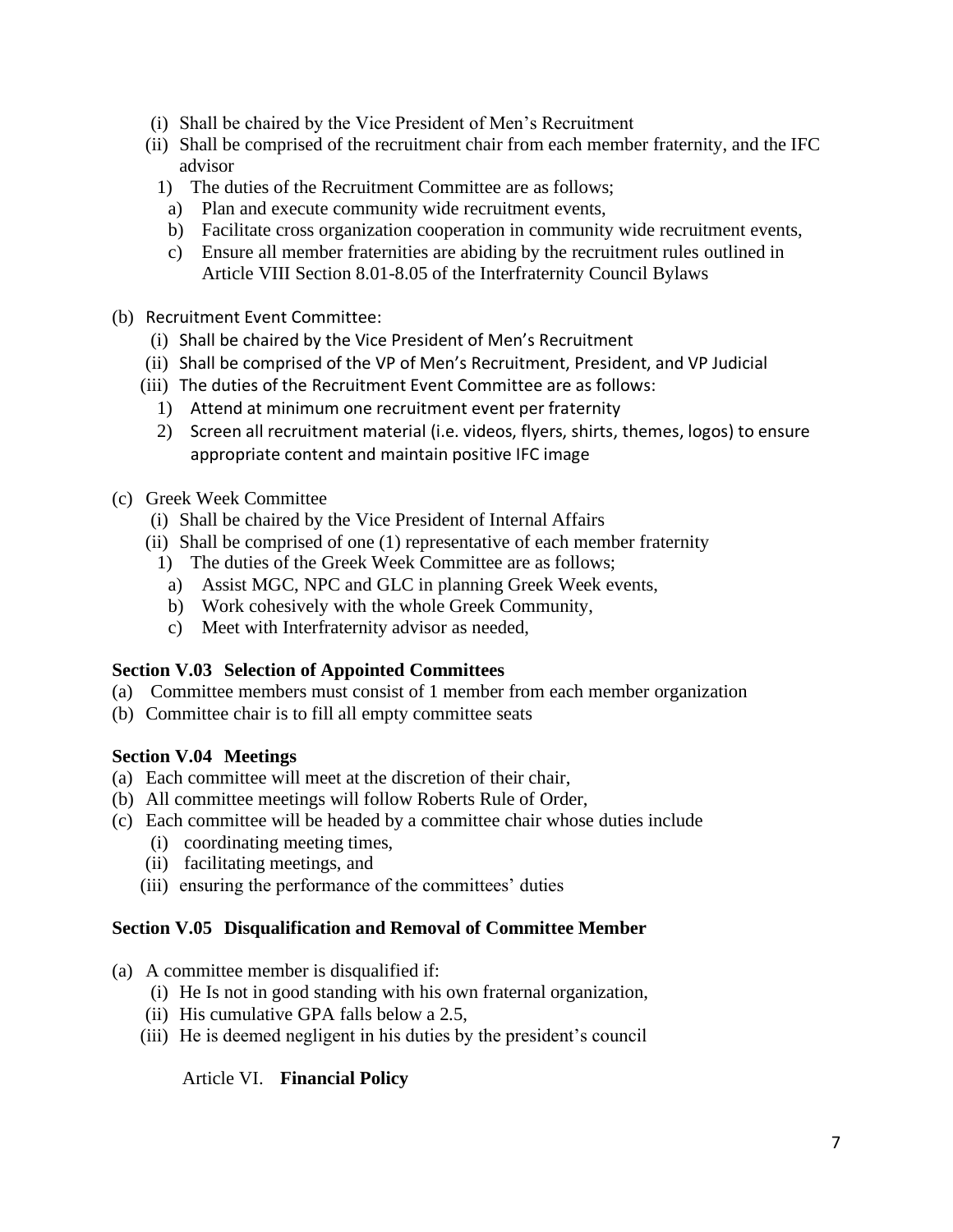# **Section VI.01 Dues**

- (a) Each member organization of the Interfraternity Council will pay a membership fee to both the Interfraternity Council and the Greek Leadership Council for each member of their fraternal organization
- (b) In order to support the development of chapters and colonies, IFC dues will not be invoiced to any new fraternities for their first semester in which they are recognized by California State University San Marcos.
- (c) Dues amount and payment:
	- (i) Dues are to be assessed on a per organization basis. There will be a \$5 fee per active member.
	- (ii) Total Dues amount for the Fall semester are to be issued November  $1<sup>st</sup>$  and paid between November  $1<sup>st</sup>$  – November  $30<sup>th</sup>$  by all member organizations
	- (iii) Dues for the Spring semester are to be issued by March  $1<sup>st</sup>$  and paid between March  $1<sup>st</sup>$  $-$  March 30<sup>th</sup>
- (d) Failure to pay:
	- (i) Dues are to be considered late if they are not submitted on or before the due date
	- (ii) There will be a \$25 late fee applied to the account for each week the balance is overdue
	- (iii) If there is an overdue balance of 30 days or more the member fraternity will automatically be suspended from all IFC activities until payment has been received

#### Article VII. **PR Policy**

**Section VII.01** All social media postings and public documents issued by the Interfraternity Council are to not portray any member organization in a negative light or show any bias.

#### Article VIII. **Membership Policy**

#### **Section VIII.01** Chapters/Colonies

- (a) All recruitment event information (dates, times, locations) will be due the first week of August and January to the Vice President of Recruitment. Any changes that are made must be communicated through the Interfraternity Council and Coordinator of Fraternity & Sorority Life, as needed. Chapters/Colonies who do not provide this information by the specified date may not be included in the all-fraternity recruitment advertisement/promotion.
- (b) No chapter/colony shall promise a bid to any potential new member from the first day of school to the set bid day, established by recruitment committee.
- (c) All fraternity recruitment events are open to the men's recruitment committee.
- (d) F/SL Coordinator may attend any scheduled recruitment event.
- (e) Tabling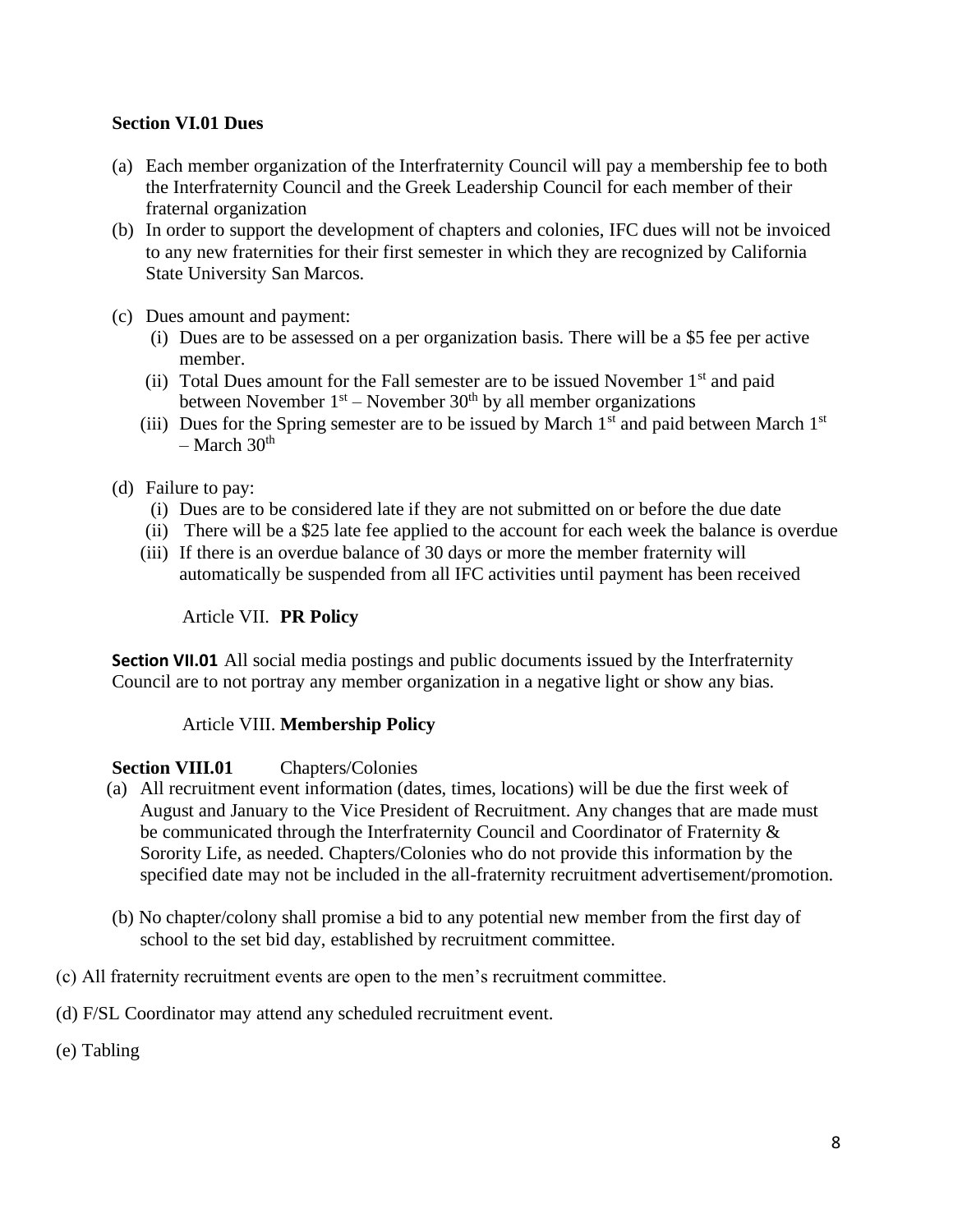i. Each individual chapter/colony may table prior to the recruitment to promote their organizations' events. The chapter/colony must follow the university procedure for reserving space in order to do so.

# **Section VIII.02 Potential New Member Eligibility**

- (a) A potential new member (also known as a prospect, interest, rushee, PNM) can only be offered membership into a colony or chapter if the individual meets eligibility requirements as outlined in the Fraternity & Sorority Handbook.
- (b) Any student who intends on participating in the recruitment process of any fraternity or sorority must have a minimum 2.5 cumulative GPA. This requirement is verified by Student Life & Leadership. Any student who does not meet this minimum 2.5 GPA requirement is not permitted to go through recruitment and may not receive an invitation or bid from any fraternity or sorority with the exception of NPC sororities that determine their organization's minimum GPA.
- (c) In order to be eligible for membership, a student must have 12 college units completed. Transferred college units and AP credit can meet this requirement. Students must be currently enrolled in at least 6 units at CSUSM, but cannot be enrolled through Extended Studies/Open University.
- (d) Any student who intends on participating in the recruitment process of any fraternity or sorority must be in good standing with the Dean of Student's office (academic dishonesty, conduct, etc.).
- (e) Each potential new member must submit a registration form to have eligibility verified. No bids may be issued by a chapter/colony without Student Life & Leadership eligibility verification prior.

# **Section VIII.03 Dry Recruitment**

- (a) No fraternity shall host events where alcohol is served during the recruitment period.
	- (i) The Recruitment Period is defined as the first day of class each semester until the last day of the recruitment process. There will also be no alcohol at bid day events or celebrations.

# **Section VIII.04 Fraternity Recruitment Kickoff**

- (a) All men's fraternities will abide by a rotational recruitment schedule established by the recruitment committee. A new chapter/colony may request a moratorium during the recruitment period at the discretion of the recruitment committee.
- (b) All chapters will be limited to 20 members in attendance at the men's recruitment kickoff unless otherwise agreed upon by the recruitment committee prior to the event.

# **Section VIII.05 Bid Extension**

- (a) All fraternities will send out an email no earlier than Tuesday evening at 6pm to potential new members letting them know whether or not to go to Student Life & Leadership.
- (b) Any student who does not meet this minimum 2.5 GPA requirement is not permitted to go through recruitment and may not receive an invitation or bid from any fraternity.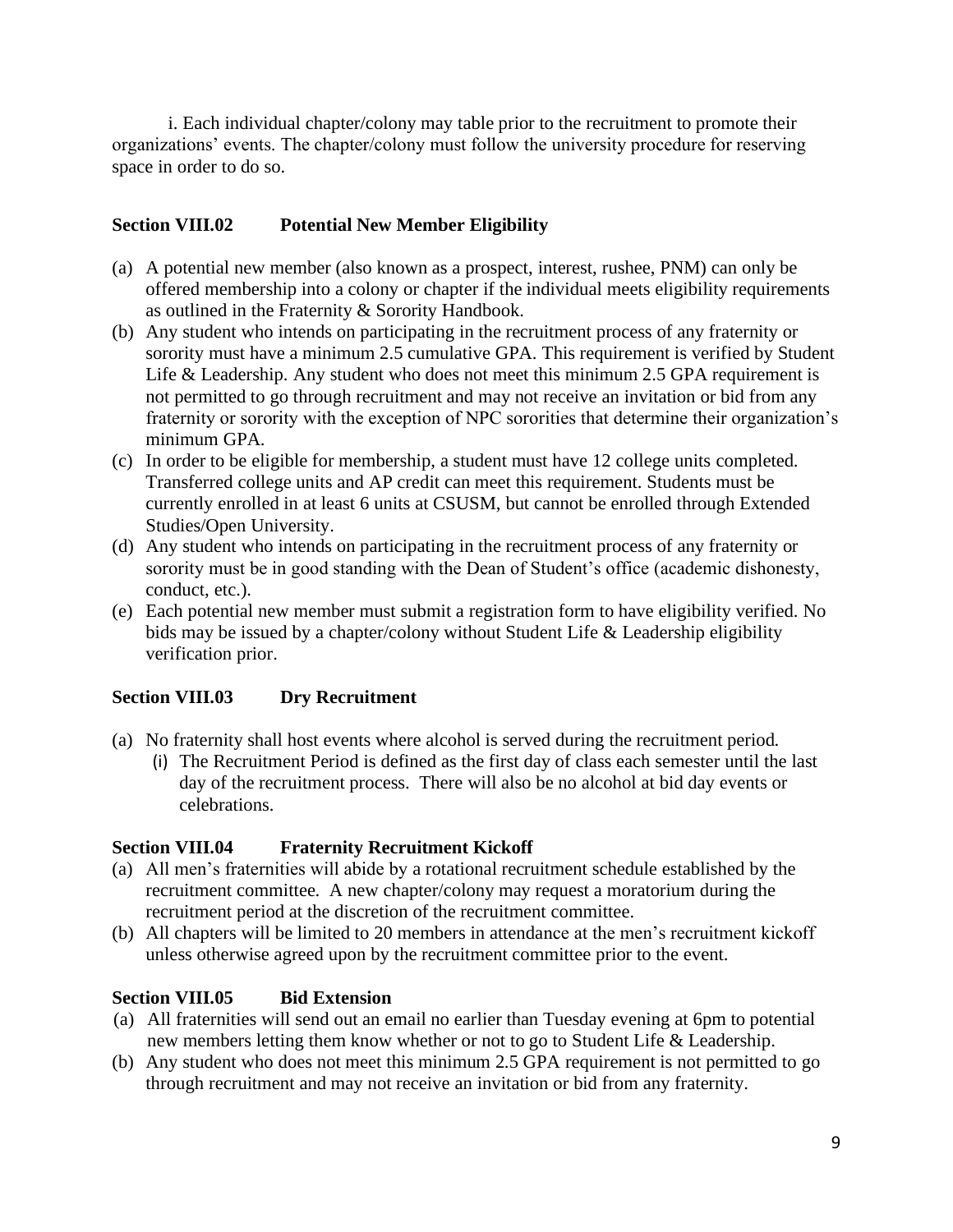- (c) No bids may be issued by a chapter/colony without Student Life  $&$  Leadership eligibility verification prior.
- (d) Bids may be given to any student that is deemed eligible by the Student Life  $&$  Leadership office at any time during the year. Student Life & Leadership will provide an eligibility report of all potential new members that signed up on time on the last day of recruitment week.

#### **Section VIII.06 Bid Extension Reporting**

- (a) All bid cards are due to the Student Life and Leadership office 48 hours before the determined bid day.
- (b) If a bid is being given outside of the normal recruitment period the bid must be submitted to the Student Life and Leadership office 48 hours before the recipient is notified.

#### **Section VIII.07 Hazing Policy**

(i) All acts of hazing by a University registered fraternity or any of its members or alumni are prohibited. It is a violation of California State law, Board of Trustees policy and California State University San Marcos policy for students to engage in any activities that may be described as hazing. The California State University San Marcos Interfraternity Council will adhere to the university's definition of hazing:

California State University San Marcos expects that all members of recognized student organizations will observe and fully comply with the State of California Educational Code requirements on hazing. All students are expected to adhere to regulations set forth by their respective National Fraternity, the State of California, and the University referring to hazing. California State University San Marcos prohibits hazing by any recognized student organization. The State of California Educational Code defines hazing as the following:

As used in this article, "hazing" includes any method of initiation or preinitiation into a student organization or any pastime or amusement engaged in with respect to such an organization which causes, or is likely to cause, bodily danger, physical harm, or personal degradation or disgrace resulting in physical or mental harm, to any student or other person attending any school, community college, college, university or other educational institution in this state; but the term "hazing" does not include customary athletic events or other similar contests or competitions.

No student, or other person in attendance at any public, private, parochial, or military school, community college, college, or other educational institution, shall conspire to engage in hazing, participate in hazing, or commit any act that causes or is likely to cause bodily danger, physical harm, or personal degradation or disgrace resulting in physical or mental harm to any fellow student or person attending the institution. Neither the express or implied consent of a victim of hazing, nor the lack of active participation while hazing is going on is a defense. Apathy or acquiescence in the presence of hazing is not a neutral act, and is also a violation of this section.

CALIFORNIA EDUCATIONAL CODE SECTION 32050-32051, VISIT: HTTP://WWW.LEGINFO.CA.GOV/CALAW.HTML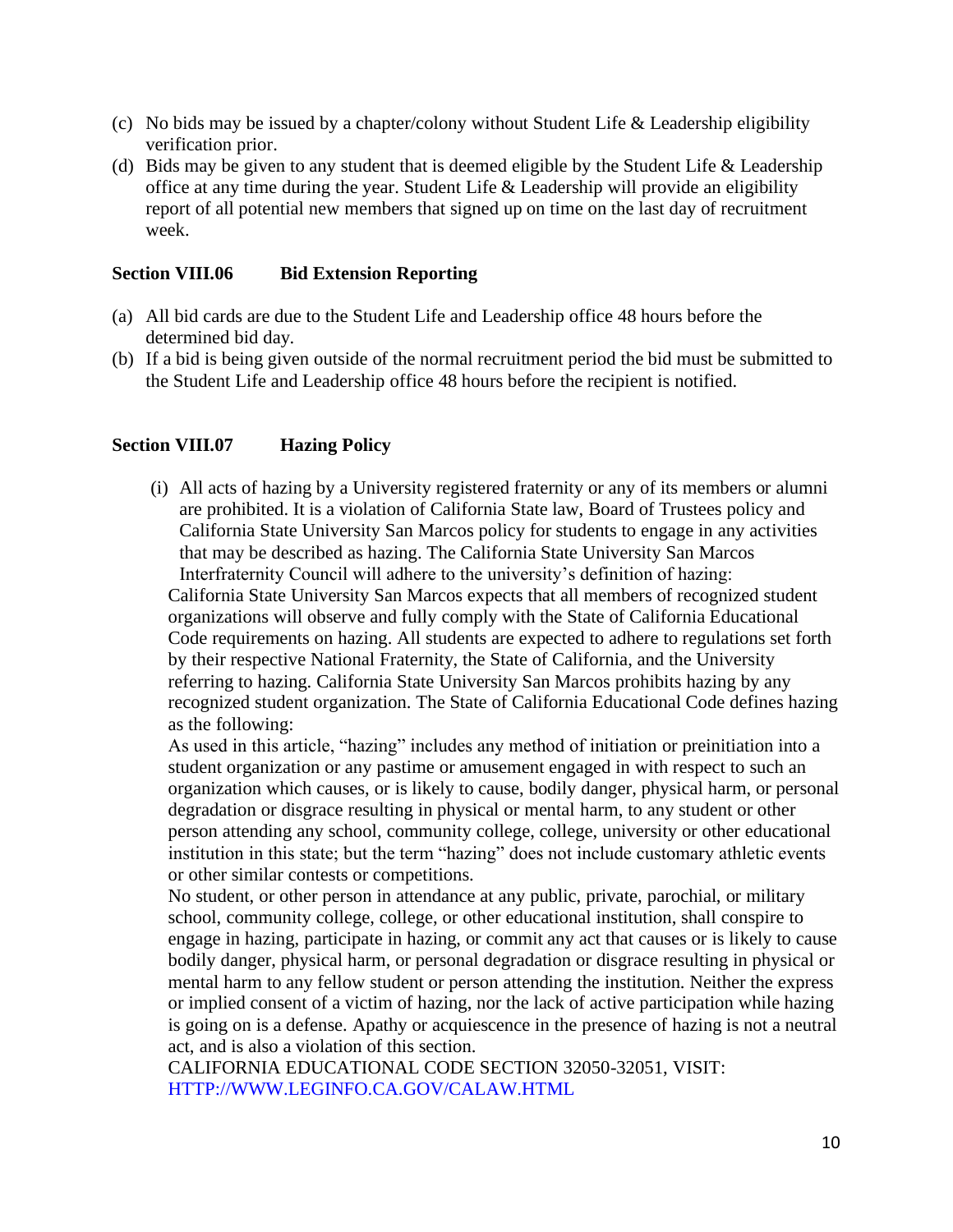# Article IX. **Expansion Policy**

**Section IX.01** California State University San Marcos is a closed campus. The expansion of fraternal organizations is to follow all policy and regulations set forth by the California State University San Marcos Fraternity and Sorority Life Handbook

# Article X. **Risk Management and Conduct Policy**

**Section X.01** All the Interfraternity Council or member organization events must follow the Fraternity Insurance Purchasing Group (FIPG) Risk Management policy and the policies of their respective regional/inter/national Organization. All member organizations must also adhere to the California State University San Marcos Student Conduct and Code Policies

**Section X.02** Any misconduct violating the rules and regulations outlined in the California State University San Marcos (CSUSM) Student Life and Leadership (SLL) handbook and/or FSL Handbook discovered by the Interfraternity Council will be immediately reported to the IFC advisor and will be subject to the procedures and penalties outlined in the SLL and FSL Handbooks.

# Article XI. **Judicial Process**

**Section XI.01** Any matter brought before the Judicial Board of the Interfraternity Council is to follow the following procedure;

- (a) Review of the claim;
	- (i) The Vice president of Judicial affairs reviews the matter brought to the board and determines if there is a potential violation of the Interfraternity Council Constitution and/or bylaws; if such a violation is believed to exist the case will proceed
- (b) The case shall undergo a thorough investigation and gathering of all of the facts,
- (c) The investigation is conducted by the Vice President of Judicial Affairs,
- (d) There will be a presentation of the facts in which the VP of Judicial Affairs will present the panel with all of the facts relative to the case, followed by any necessary testimonies relative to the case
- (e) There will be a deliberation period, expanding until a final decision is made, in which the Judicial Board discusses the case and determines guilt

# **Section XI.02 Appeal Process**

- (a) If found guilty an appeal to the findings can be filed, the appeal process is as follows;
	- (i) Written email to Interfraternity Council President outlining what went wrong with the case and why the case finding should be over turned
	- (ii) Present your case to a new judiciary panel consisting of a single delegate from each chapter.
	- (iii) Following the guidelines outlined in the California State University Interfraternity council by laws in Article XI Section 11.01